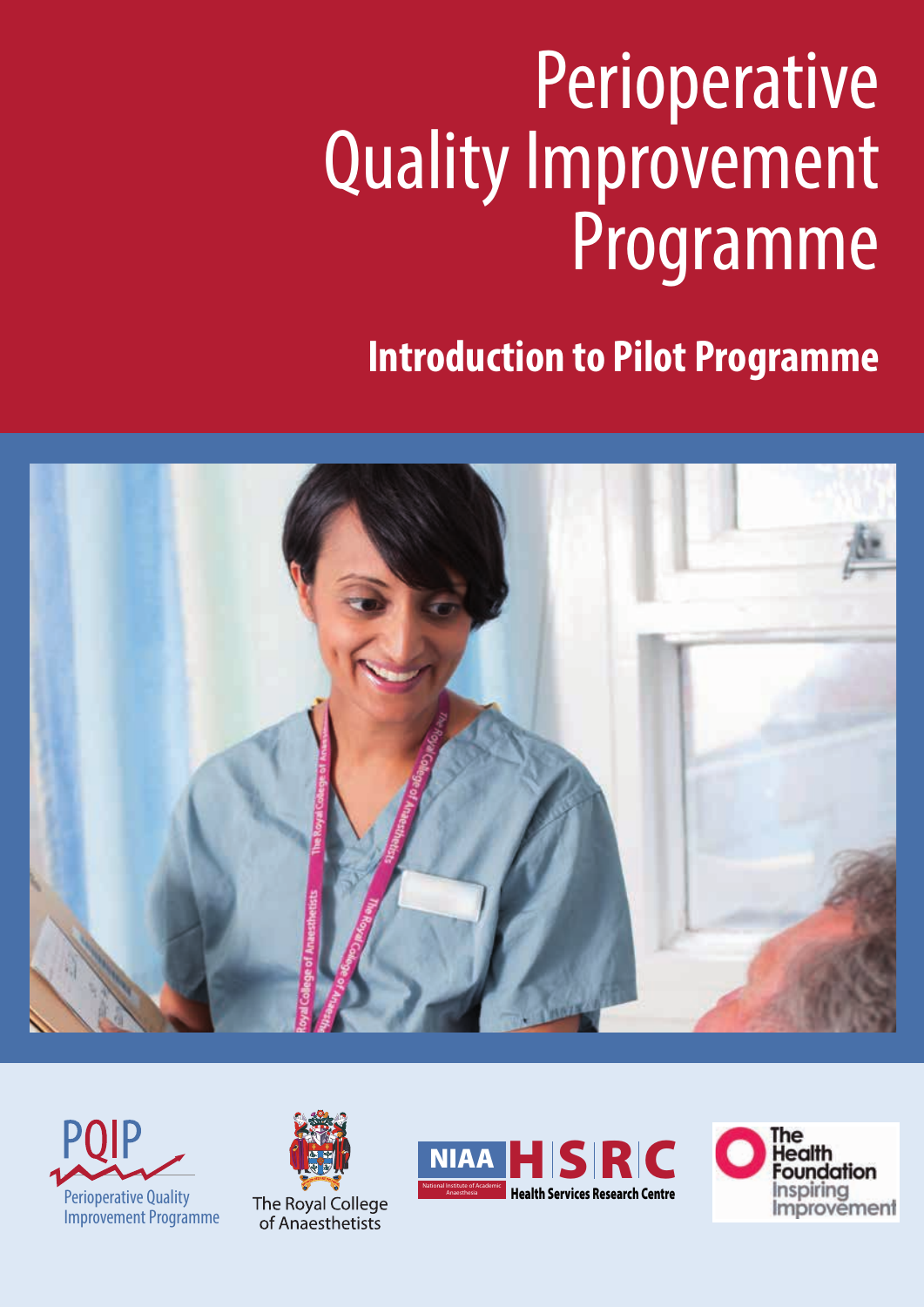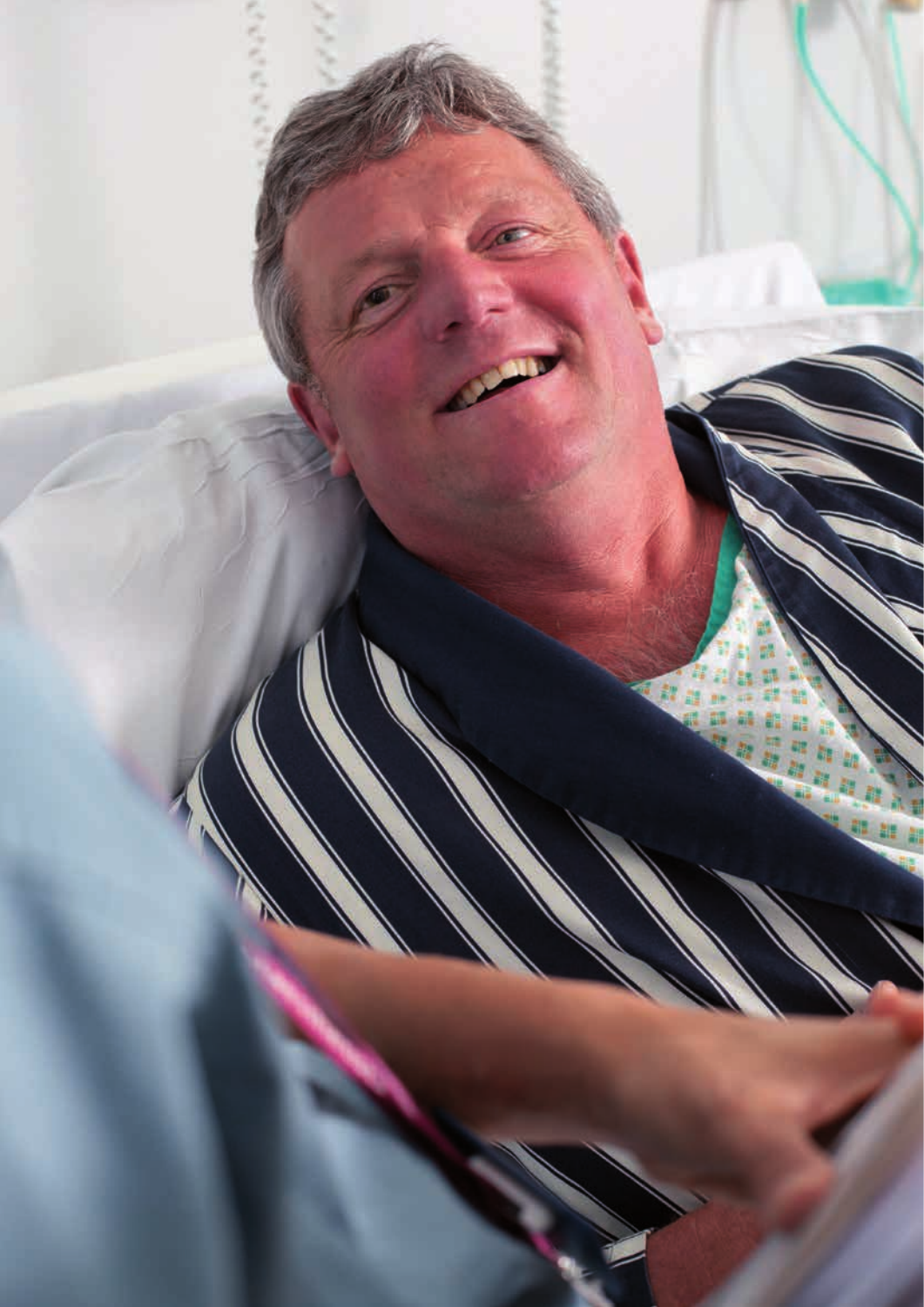

## Overview

The NHS is committed to improving the quality of patient care. However, we know that standards and outcomes can vary between organisations – which means that while some providers may be struggling to deliver best care, others are achieving great results, and we can all learn from how they do this.

The Perioperative Quality Improvement Programme (PQIP) is a novel system which will measure and improve patient outcomes after major surgery. Using an innovative but evidence-based approach, we will support clinicians in delivering high quality perioperative care, through the use of data and shared learning.

PQIP is a collaborative programme, being led by the National Institute for Academic Anaesthesia's Health Services Research Centre (NIAA HSRC) on behalf of the Royal College of Anaesthetists. We have the support of a wide range of academic and professional organisations representing patients and the public, anaesthetists, surgeons, and allied health professionals. Importantly, our pilot programme is being supported by the Health Foundation, who are funding a study to develop and implement novel interventions aimed at enhancing clinicians' use of quality data to facilitate improvement.

This booklet provides an overview of the background and plans for PQIP. Please contact us at [pqip@rcoa.ac.uk](mailto:pqip@rcoa.ac.uk) if you want to find out more.

We look forward to working with you on this exciting project.



**Dr Ramani Moonesinghe National Lead, Perioperative Quality Improvement Programme**





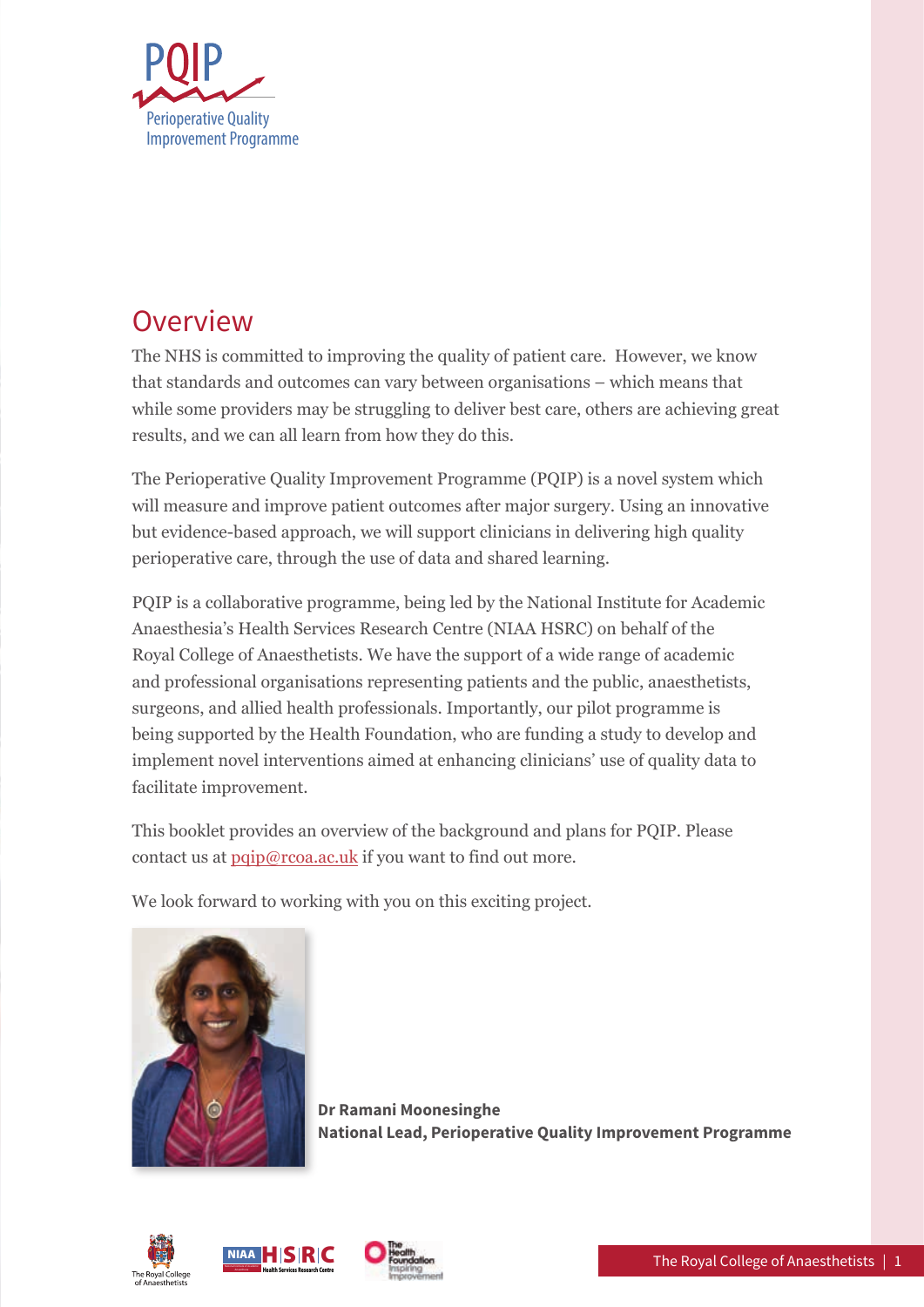

# Background

Trusts participating in the PQIP pilot will lead a unique programme of work which aims to reduce complications and improve patient experience and quality of life.

#### To improve outcome, we must first measure it

Several established national clinical audits already examine processes and mortality after a number of different operations, including cardiac surgical procedures, joint replacements, emergency laparotomy and bowel cancer surgery. Existing audits predominently use short-term (between 30 and 90 day) mortality as their primary outcome measure. While mortality is clearly important, measuring and understanding morbidity provides greater opportunity to improve the quality of care.

#### The case for measuring postoperative morbidity

Mortality is relatively uncommon in most (particularly elective) types of surgery. This means that large sample sizes are required to detect clinically important variations in outcome between healthcare providers. This knowledge has led to reservations being raised about the current reliance on mortality as a quality indicator and recommendations that a more common outcome – such as morbidity – would provide more useful information for clinicians and patients.<sup>1</sup> Furthermore, there are a plethora of data to demonstrate that measuring mortality within a month or two of surgery does not fully describe the quality or impact of perioperative care. There is a clear relationship between the development of postoperative morbidity and reduced longerterm survival: importantly, this association is independent of preoperatively identified patient comorbidities.<sup>2,3,4,5</sup> Based on this evidence, we believe that postoperative morbidity is a vital metric and a crucial target for improvement.

## 'MAJOR COMPLICATIONS

are up to 10 times more common than death in hospital after surgery.<sup>'</sup>





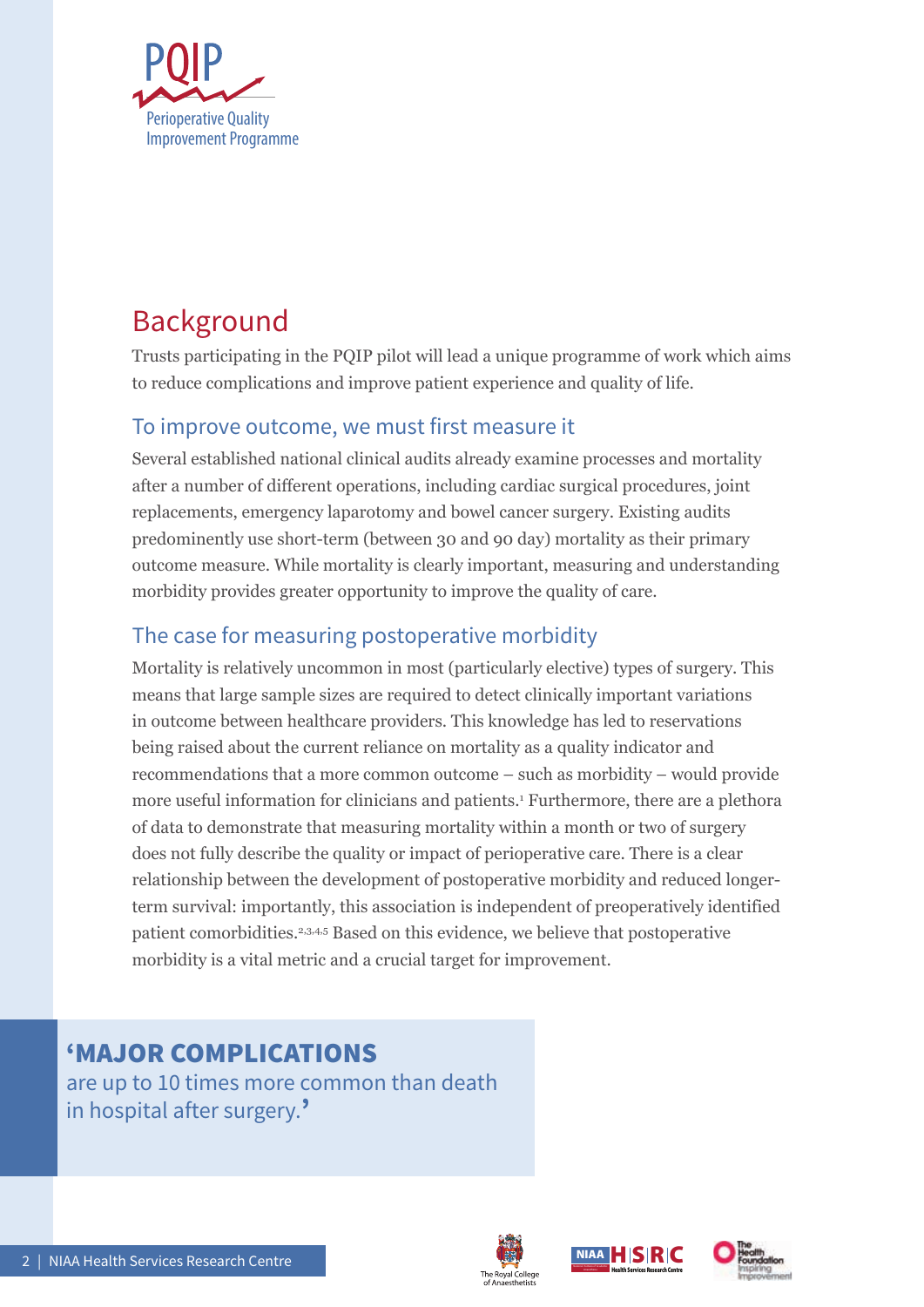

#### Improving outcome after surgery is a team endeavour

When death does occur in relation to an operation, it is usually several days or weeks after the surgery, and may occur as a result of clinical deterioration from several different types of complications (e.g. wound infection, pneumonia, thromboembolic disease, renal impairment). The prevention and management of different complications require different treatment strategies and demand input from the entire multidisciplinary team. Therefore, measuring and understanding the rates and reasons for postoperative morbidity is important for hospitals, so that they may target interventions aimed at addressing particular local issues (for example, adherence to sepsis bundles if there is a particular problem with infection rates). Furthermore, there may be issues related to hospital structure and processes which explain variation between institutions in mortality rates after postoperative complications have developed. This 'failure to rescue' (FTR) phenomenon was first recognised in the US,5,6 and understanding whether this is a problem in your institution is a first step towards improving quality of care and patient outcomes; however, without morbidity data, this is impossible.

#### Patient-centred outcomes are not systematically measured or considered

Patient reported outcome is a key quality indicator.<sup>6</sup> However, it is currently measured comprehensively in only a few pockets of NHS perioperative care. Increasingly we are aware that improved physiological support during hospitalisation can reduce the risk of death after surgery, but patients who survive may have much reduced quality of life. Systematically measuring outcome from patients' perspectives and learning how patient-reported outcome relates to perioperative risk factors and postoperative complications, will help us to improve outcomes for future patients.

## 'REDUCING VARIATION

and improving patient outcomes after surgery are shared aims of PQIP and the RCoA's Perioperative Medicine Programme.'

**Professor Monty Mythen RCoA Council Member and Chair, RCoA Perioperative Programme**





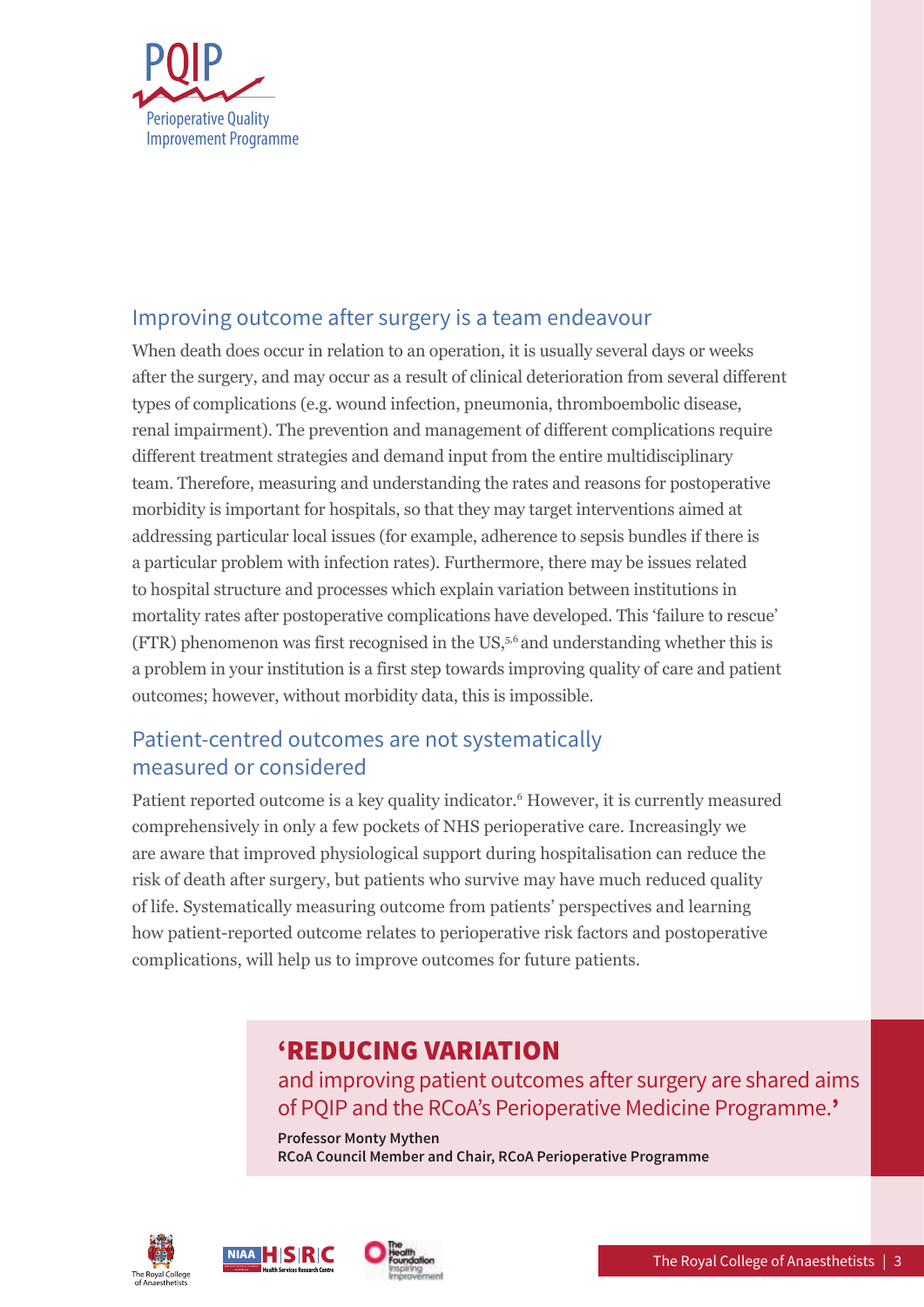

## What are we going to do?

Up to 25 hospitals across the UK will participate in the PQIP pilot in 2016–2017. PQIP will measure, analyse and provide feedback on data relating to the three elements of healthcare quality: structure, process and outcome.

#### **Structure**

At the beginning of the study, and on an annual basis thereafter, the lead investigator at each hospital will be asked to complete a questionnaire about their facilities and resources. Studies from outside the UK have previously identified some structural elements as being associated with better patient outcomes: we would like to better understand which structures are important for high quality perioperative care in the NHS.7,8,9,10

#### Process

Local teams will be supported in implementing quality improvement strategies if they find that their outcomes for a particular type of complication are not as good as expected. These will be provided as part of an improvement package to all participating organisations and can be modified for local use.

## 'THE SYSTEMATIC EVALUATION

of patient reported outcomes data, reviewed locally and benchmarked against established best practice will result in a measurable improvement in the quality of care afforded to patients.'

**Dr J-P van Besouw, President, Royal College of Anaesthetists**





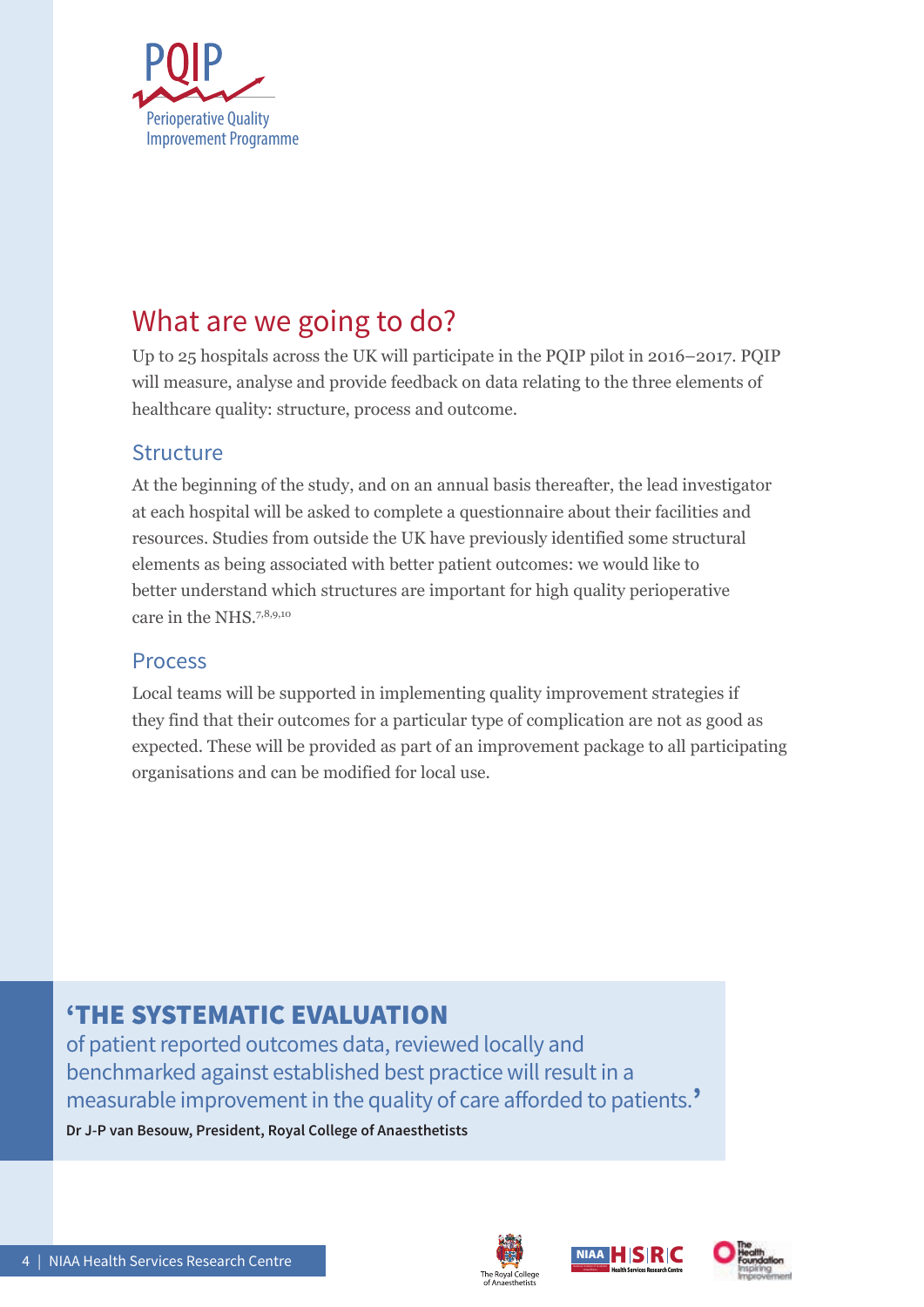

#### Outcome

PQIP will measure postoperative complications, patient reported outcome and survival. We will ask local investigators to prospectively measure postoperative complications while patients remain in hospital. After discharge from hospital, we will measure longer-term outcomes, including contacting patients for follow-up questionnaires about their health related quality of life. This information will help us understand the enduring effects of perioperative care on patients' health and well-being.



## 'THIS PROJECT IS AN EXAMPLE

of specialties working together to improve data on perioperative risk for the benefit of patients.'

**Mr John Abercrombie Council Member, Royal College of Surgeons (England)**





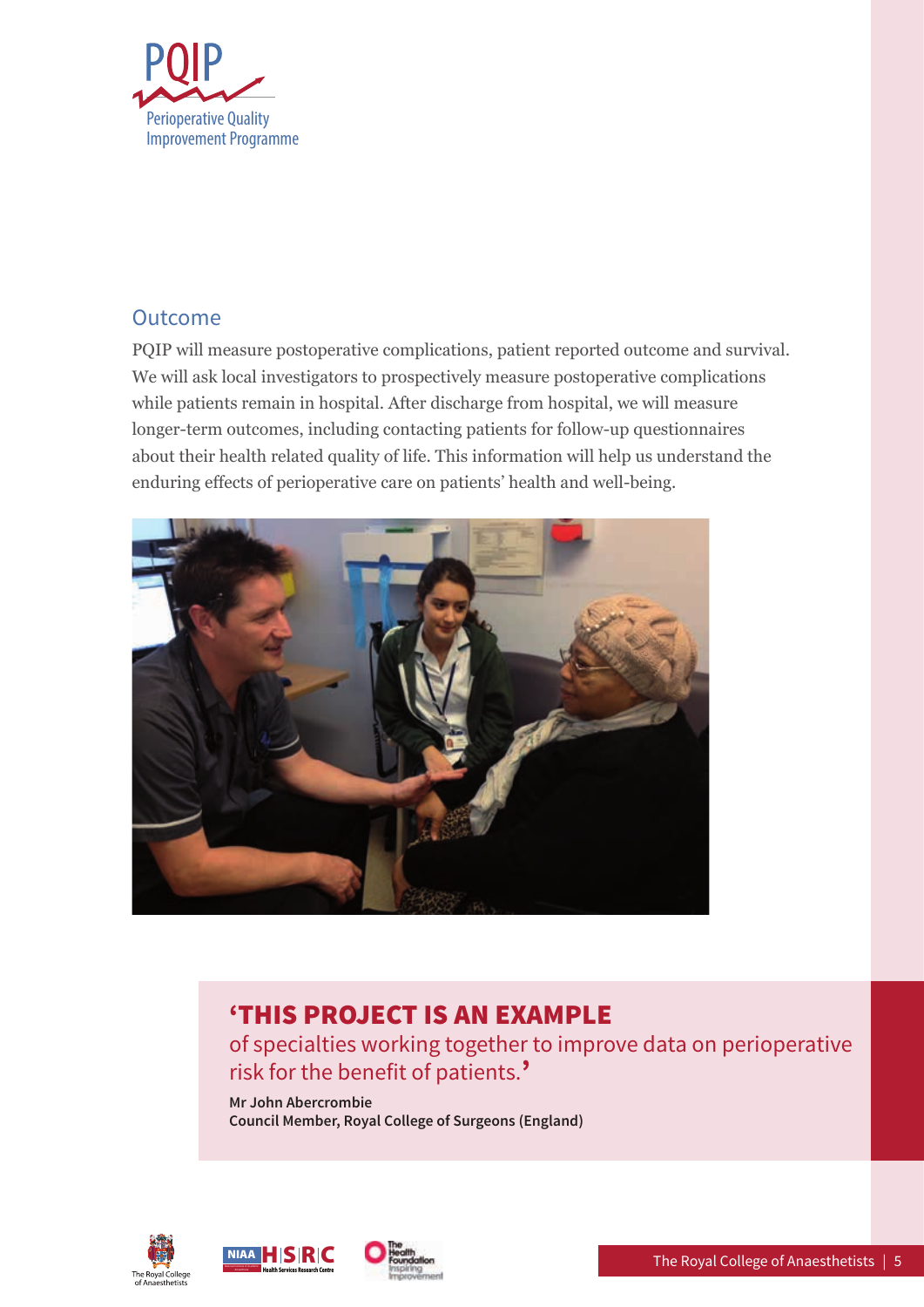

## The Health Foundation Project

#### From measurement to improvement: developing novel, contextual approaches to using quality data for improvement in perioperative care

A challenge of any initiative such as this, is to actually **use** the data collected for the purposes of **improvement**. We know from work in the perioperative setting,<sup>10</sup> and wider research in healthcare,<sup>11</sup> that clinicians are exposed to millions of items of data, but whether we act on them depends on a number of factors. The types of data collected, who does the collection and feedback, how often and in what format: all of these issues and many more can influence the likelihood of whether data is used to improve the quality of care. The pilot PQIP is being supported by the development and testing of novel methods for supporting local teams in using data for improvement.

Furthermore, even if improvement efforts are evidence based, we know that local contexts may influence whether or not they are successful. Internal and external drivers, team interactions, resource availability and perioperative team culture are all likely to play a role. Therefore, in a sub-set of hospitals participating in the PQIP pilot, we will conduct an ethnographic study: researchers will spend time observing and talking to staff and patients in these hospitals in order to systematically study and develop an understanding of the barriers and enablers to improvement. This research will provide important learning both for the hospitals being studied but also for the wider NHS.

## 'DATA ARE ESSENTIAL TO QUALITY IMPROVEMENT

They enable measurement to demonstrate a change and analysis to check if this is an improvement. We are delighted to be supporting the innovative PQIP project.' **The Health Foundation**





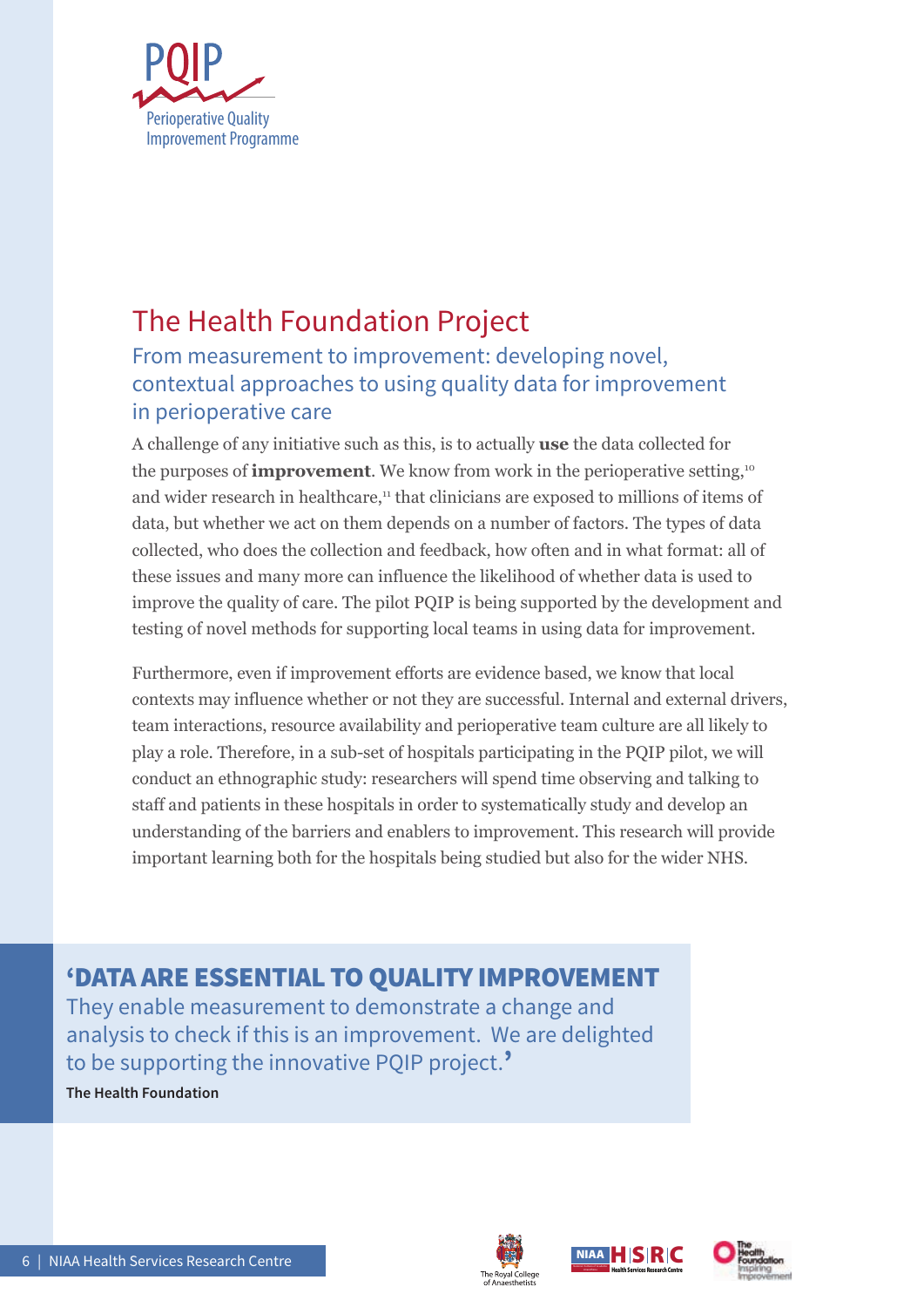

## What is happening right now?

The project team are working on several different areas in preparation for PQIP being launched. Dataset development, information sharing and discussion with patients and the public, and professional engagement across specialties and interest groups are all ongoing. A preliminary dataset has been developed and discussed with a small group of stakeholders; we are now working with our partners in surgery and internationally to refine this before circulating to potential pilot sites for their feedback. We have a working group of experts evaluating options for technological solutions for data capture, analysis and feedback. Academic work on developing the quality improvement interventions is progressing and research fellows have been recruited to support these efforts.

#### What do we need to do if we are a potential pilot site?

Please share this brochure with your colleagues. If you or anyone else have queries, we will be happy to talk to you. We envisage that there will be investigator meetings in late 2015/early 2016 and that data collection at participating hospitals will begin between April and September 2016. We will provide training on data collection and plenty of information prior to the programme starting. So for now, please discuss with your cross-specialty colleagues, local audit/governance teams and keep them updated with developments.

#### 'THERE IS HUGE ENTHUSIASM

for improvement amongst perioperative clinicians across the UK. We hope to capture this energy to support such an exciting new programme.<sup>'</sup>

**Professor Mike Grocott, Director NIAA HSRC**





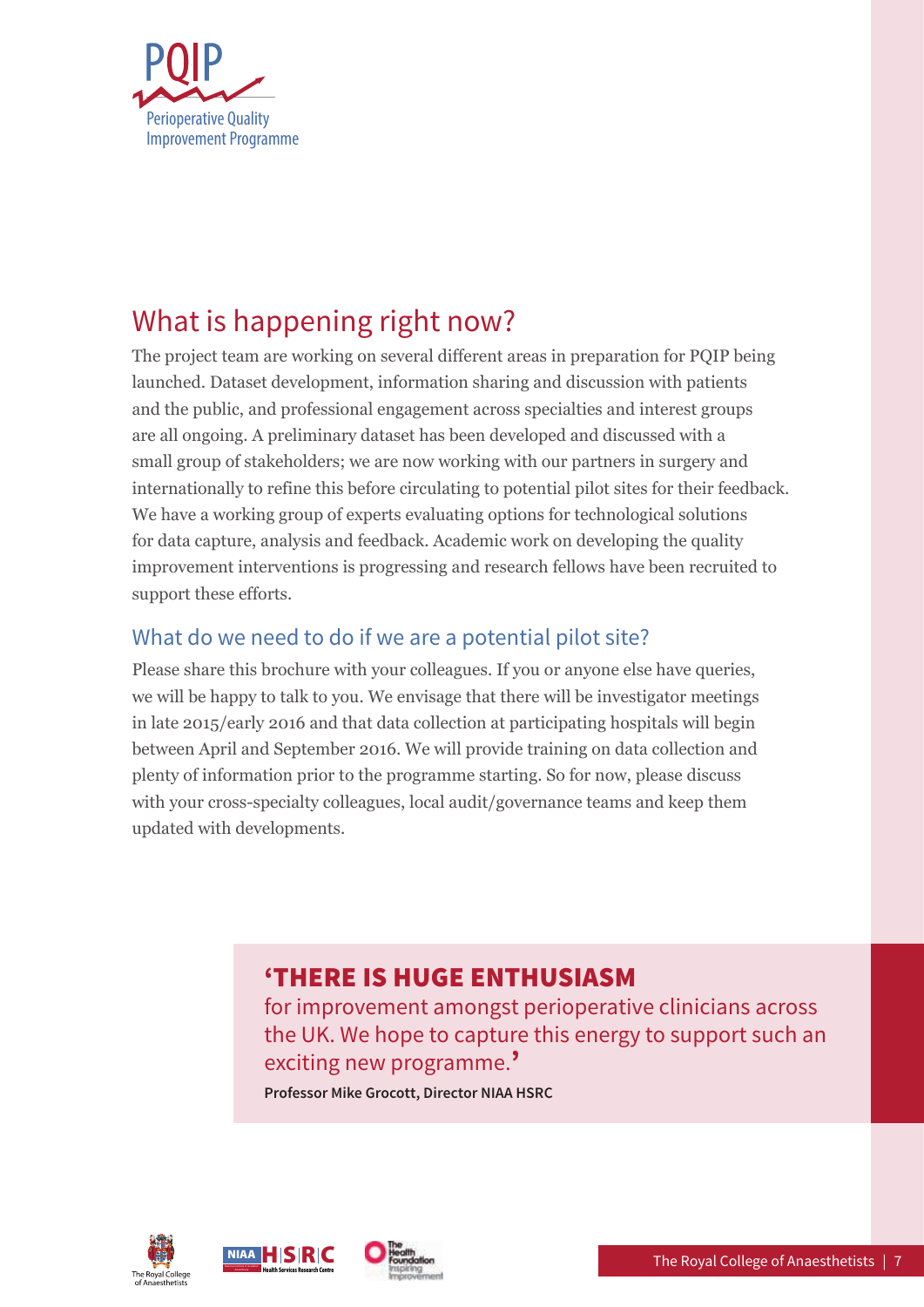

## References

- **1** Walker K et al. Public reporting of surgeon outcomes: low numbers of procedures lead to false complacency. *The Lancet* 2013;**382**:1674–1677.
- **2** Khuri SF et al. Determinants of long-term survival after major surgery and the adverse effect of postoperative complications. *Ann Surg* 2005;**242**:326-341.
- **3** Moonesinghe SR et al. Survival after postoperative morbidity: a longitudinal observational cohort study. *Br J Anaesth* 2014 (doi:10.1093/bja/aeu224).
- **4** Toner A, Hamilton M. The long-term effects of postoperative complications. *Curr Opin Crit Care* 2013;**19**:364-368.
- **5** Silber JH et al. Hospital and patient characteristics associated with death after surgery. A study of adverse occurrence and failure to rescue. *Med Care* 1992;**30**:615-629.
- **6** Darzi A. High Quality Care for All. *DH*, London 2008 (http://bit.ly/1JPJ73y) (accessed 6 May 2015).
- **7** Aiken LH et al. Hospital nurse staffing and patient mortality, nurse burnout, and job dissatisfaction. *JAMA* 2002;**288**:1987-1993.
- **8** Ghaferi AA et al. Hospital Characteristics Associated with Failure to Rescue from Complications after Pancreatectomy. *J Am Coll Surg* 2010;**211**:325-330.
- **9** Ghaferi A et al. Hospital characteristics associated with failure to rescue in high risk cancer surgery. *J Am Coll Surg* 2010;**211**:97-97.
- **10** Benn J et al. The Use of Perioperative Quality Indicators in NHS Services: A National Survey. In press, 2014.
- **11** Ivers N et al. Audit and feedback: effects on professional practice and healthcare outcomes. *Cochrane Database Syst Rev* 2012;**6**:CD000259.





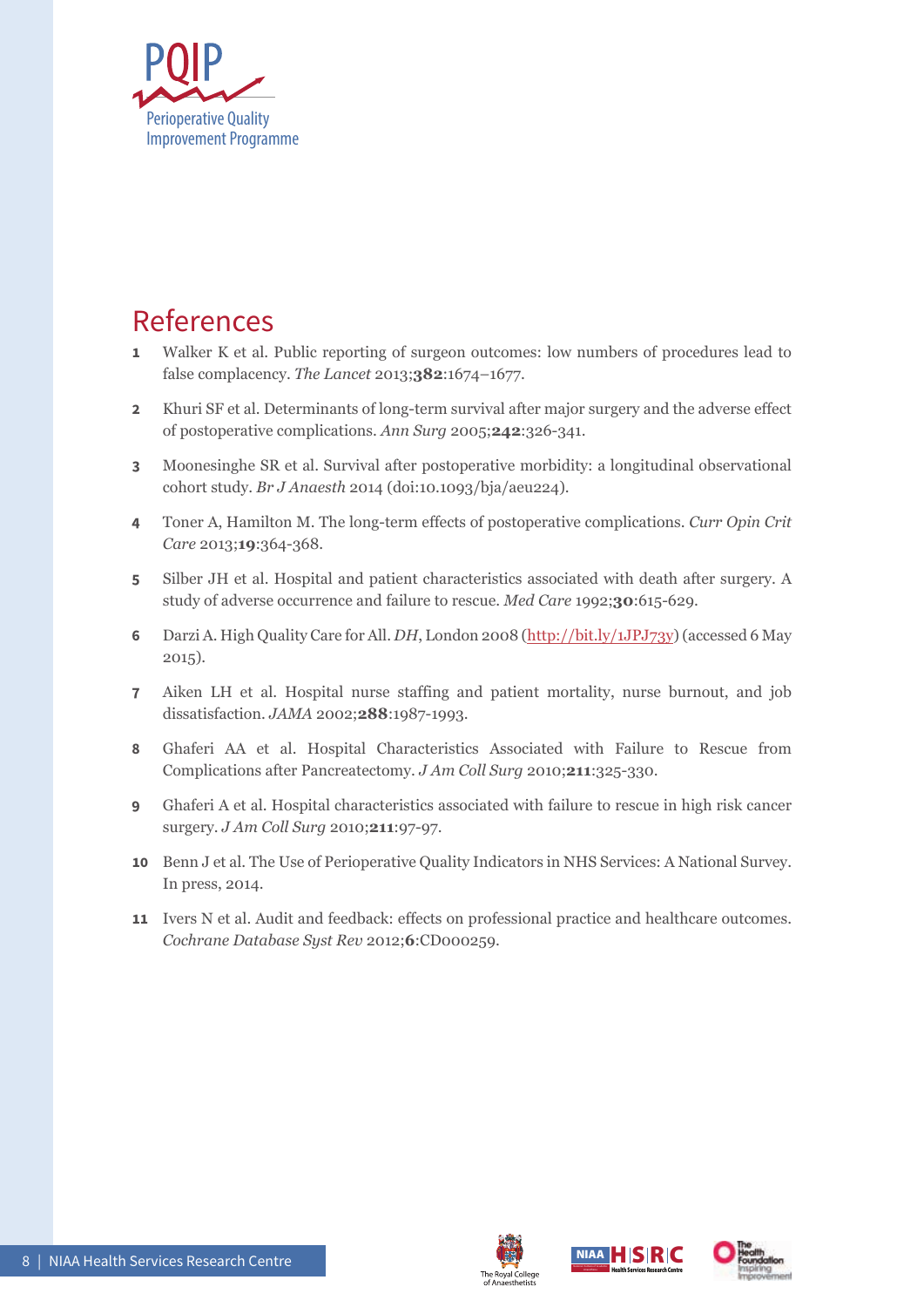